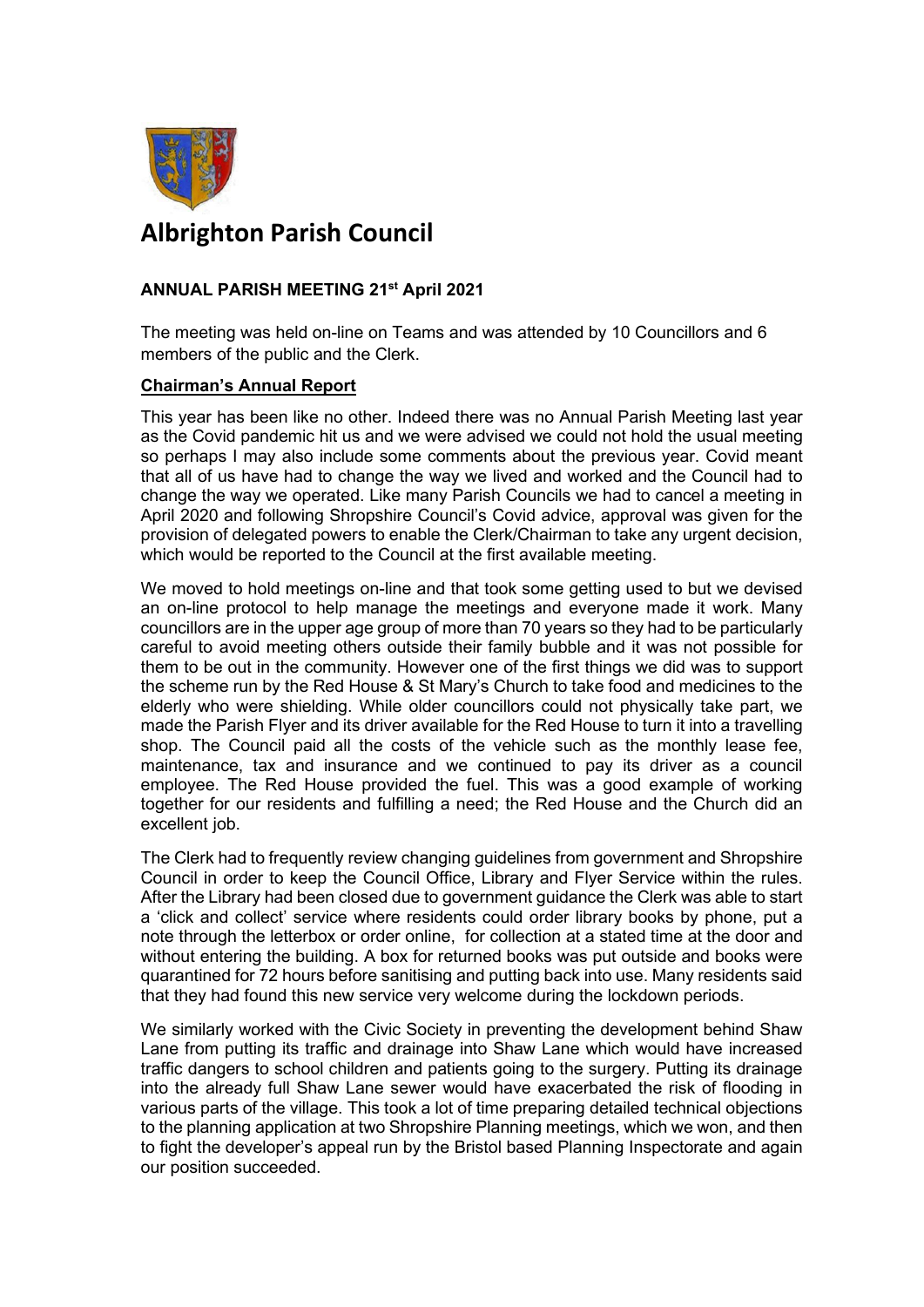As a result of several flooding events the Council met with the Agencies responsible for drainage (Severn Trent, Environment Agency and Shropshire Council) and initiated the formation of Albrighton Flood Action Group which then carried on the liaison with the Agencies and has worked hard to get them to focus on solutions for the village. We are fortunate that Cllr Pete Collins with his background in the water industry is the chairman leading this group. AFLAG invited the Council Chairman or Vice Chairman to key meetings with the Agencies to emphasize Council official support for AFLAG's work.

The Council has also worked with neighbouring parishes and helped to avoid the building of 10, 000 new houses proposed near M54 Junction 3.

It is clear that some of the best successes are those where the Council works closely with other village organisations or with neighbouring parishes.

Grants were awarded to several village organisations including; to repair the roof and electrics at the table tennis club; for the Royal British Legion flagpole; support for Living at Home; the Melville Club; pledge for new boilers at the school swimming pool plus grants to others. The Council also provided substantial funding for the David Austin memorial garden and the metal plaque which had been suggested by residents at a previous annual parish meeting.

The Council also provides funding for the Nature Reserve and Churchyard maintenance

We opened negotiations with a land owner to acquire land at the station for more parking; made good contacts with West Midland Trains through whom we now have a larger modern bicycle shed and also a grant to improve the access ramp; we participated with WMT to survey residents about the Station to better their future plans for the Station; and we started discussions with WMT to persuade them to remove the parking charges which is causing cars to park elsewhere.

Council representatives are part of the Ramp Team - the group set up by our Member of Parliament to combine the efforts of the Civic Society and Parish Councils. This Team has worked hard to re-open the pedestrian access ramp to platform 1 at the Station including agreement from Shropshire Council to build a new footpath along Station Road to meet up with the foot of the Ramp. As part of this work, discussions were held with several organisations such as Transport Focus, Network Rail, Built Environment Accessibility Panel, Shropshire Council, Department for Transport Franchise Team, West Midland Trains and we finally gained their comments and support which then allowed us to apply for a dispensation as the ramp is steeper than current Standards for new built structures. We have just received their response which is positive although we now need to provide two risk assessments and technical details of the lighting levels. The response will now be discussed at a Ramp Team meeting when we hope that those members experienced in this type of work will volunteer to complete it.

The Council initiated a review of work to repair and conserve the war memorial and we are very grateful that John Stretton agreed to lead that work which has now got to a key stage when decisions about the technical specifications of the work need to be taken and the work to contact potential sources of funding must start. The Council has successfully negotiated agreement from Shropshire Council's arboreal officer for the three very large trees adjacent to the memorial, and which threaten it in strong winds, to be removed and two much smaller flowering Hawthorne trees will be planted at the rear corners of the site.

A Planning Working Party was formed to streamline the process of Council's review of planning applications. The three WP members make a detailed review of all planning applications and provide a summary for all councillors. For those simple and non contentious applications, and only if all members of the WP agree, a recommendation is provided for the final decision by full Council. Reasons for bringing full details of an application for a discussion and decision by full council would include: an application which they felt should be refused, or were back-land developments, or any major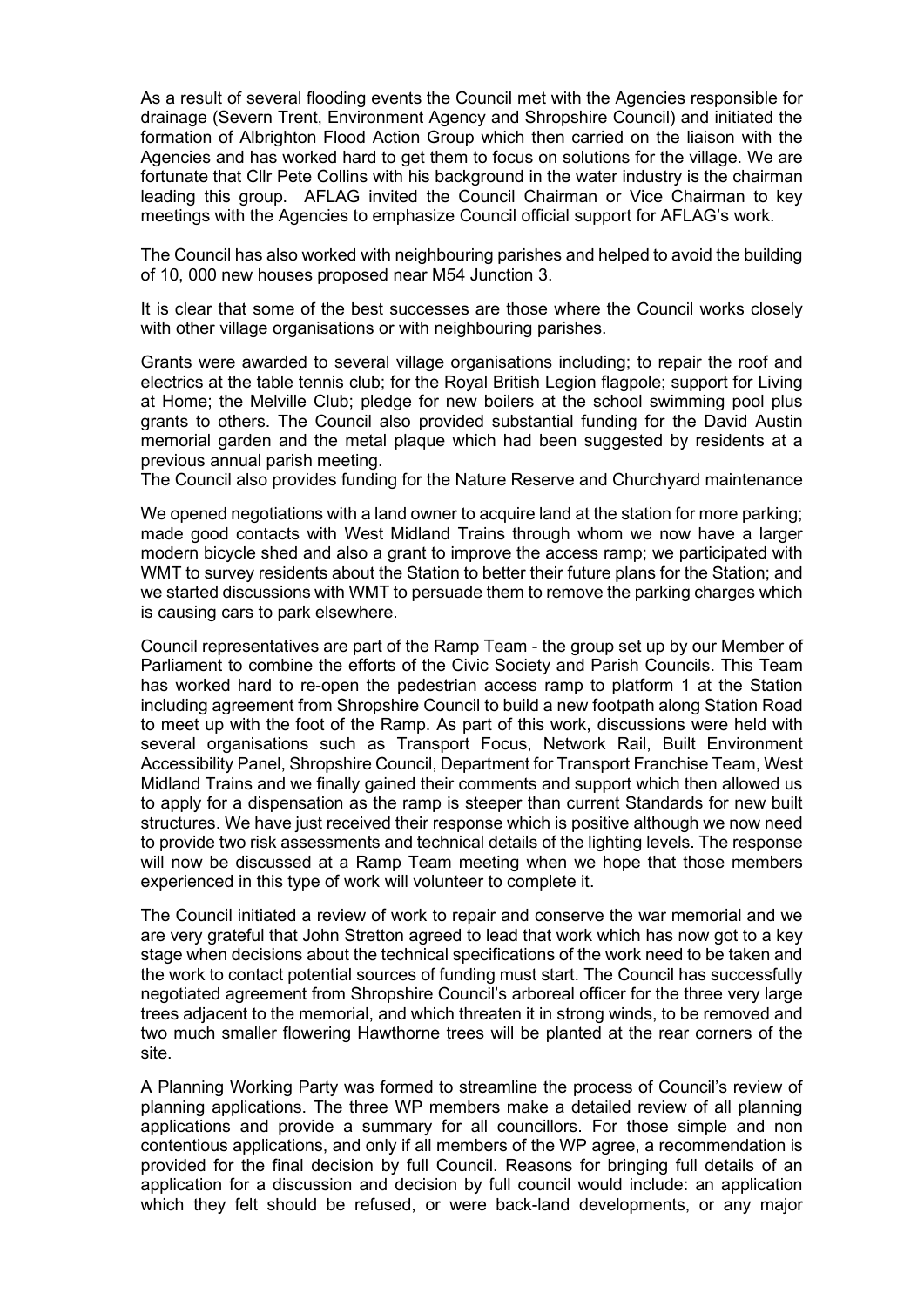developments and those with more than one dwelling. This initiative has worked well and saves time at meetings.

The Council, and particularly its Clerk, has had to consider a raft of new or revised policies and regulations including; Public Sector Bodies (Websites and Mobile Applications), Accessibility Regulations 2018, Scheme of Delegation, APC Risk Assessment Policy, and we drafted a Backland Development Policy as we had several to deal with, Internal Controls Policy, Pensions Discretionary Policy, CCTV Policy, multiple Covid Risk Assessments for each of the areas of Parish Council service delivery and for all employees, to name just a few.

The Chairman and the members of the Place Plan Working Party has met with the Midlands Air Ambulance Charity together with councillors of neighbouring parishes. Concerns were raised about the usage of the green belt but they assured us that the 36 acres mentioned in the Shropshire Council report was not needed and that a much smaller area was proposed. The Council noted MAAC's excellent work and after hearing their detailed proposals supported MAAC's intention to move their headquarters to the new Cosford site. It was hoped that their involvement with the community could be expanded once they had moved their headquarters from Stourbridge to Cosford – for example first aid classes for local groups such scout/guides etc. Some of their staff will be travelling daily from the Stourbridge area by train and so my suggestion that they may wish to book the Flyer from the station to their office was of great interest.

Many residents assume that the Parish Council is responsible for the state of roads and footpaths and as we all note there are very many potholes in the village. However the roads and footpaths are the responsibility of Shropshire Council and although we do report our concerns regularly to Shropshire Council and we ask for their schedule of repair works but they are not often forthcoming which is frustrating for the Council and to our residents as we can't provide adequate information. The services which the Parish Council does provide includes Christmas lights, grass cutting, tree trimming, litter warden, planters, refurbishment of village benches and also the consultation provided by the Parish Council on all on all planning issues where we can offer our view but we do not have the right of veto.

The work of councillors is supported by the Clerk. During this year Shirley has been asked to join the National Association of Local Councils national assessment panel which oversees the assessment of Council applications for the Quality Council scheme and she has also been invited to join the national consultation on the new Councillors Code of Conduct. The Clerk is now a qualified Fire Warden for APC, which had been required following the last Fire Safety Assessment; she had undertaken the Fire Warden Training and final examination which of course is beneficial to the Council. I would like to thank Shirley, on behalf of the Council, for all her hard work and support this last year.

I also wish to place on record the exceptional service which the late Councillor Tom Maguire provided to the Council through his Chairmanship of the Finance and Personnel Committee. He worked hard to support the Clerk in making sure our finances were well managed and transparent; he also brought his expertise and patience to bear in dealing with personnel issues. Tom is sorely missed by all councillors.

Now may I make a personal comment? I am not standing for election this time. As part of my professional life I have been a main drafter of British Standards for the UK construction industry over many years and I have recently been appointed by British Standards Institution to lead a United Kingdom's team in negotiating the United Kingdom's position in the writing of a new European Standard and I will also be a drafter of this document. It is important for the country that we achieve the best outcome especially after Brexit. This will take a lot of my time over the next 3 years and therefore I will not be able to provide enough of my time to be a councillor but I will be working to support the village in other ways.